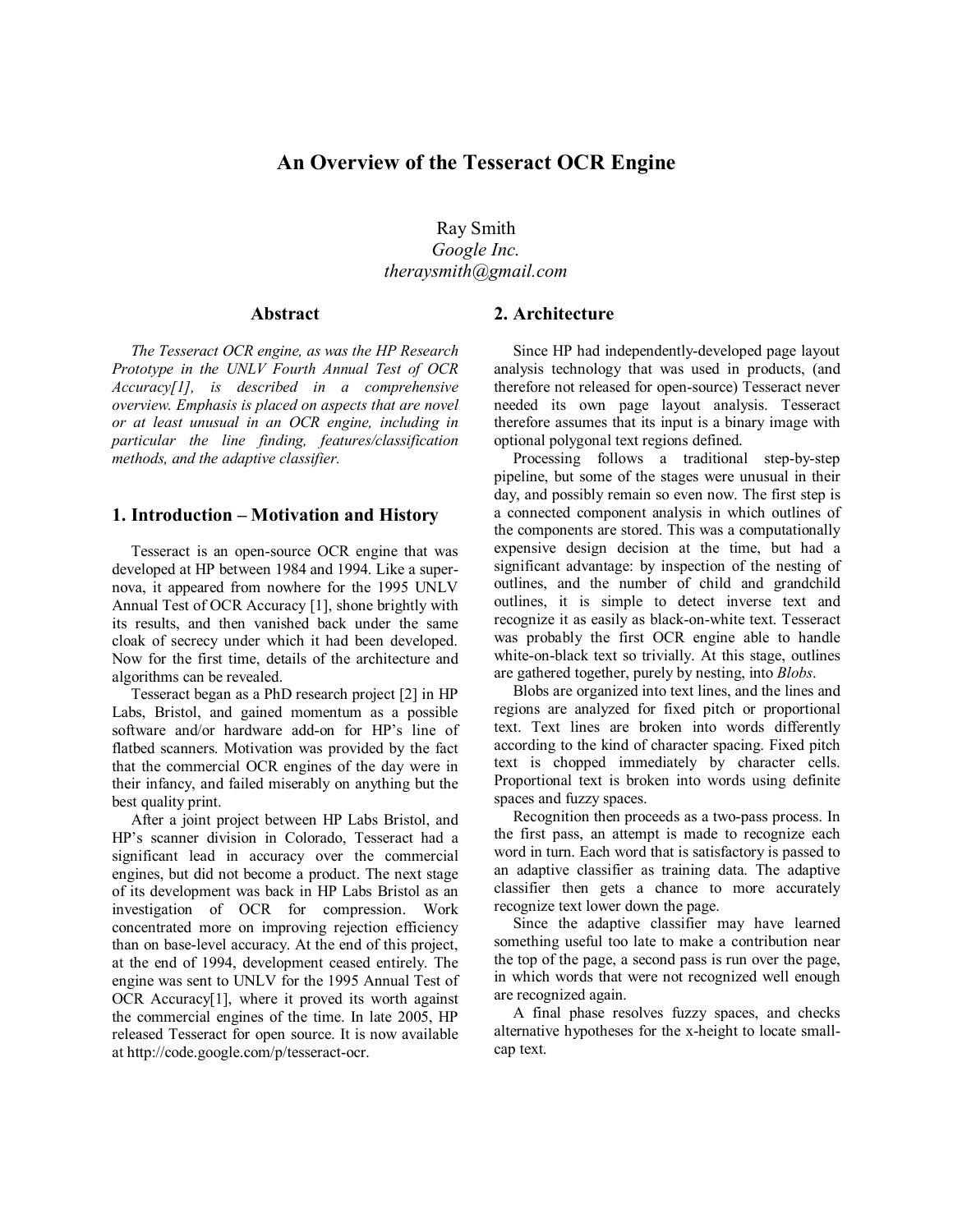## **3. Line and Word Finding**

## **3.1. Line Finding**

The line finding algorithm is one of the few parts of Tesseract that has previously been published [3]. The line finding algorithm is designed so that a skewed page can be recognized without having to de-skew, thus saving loss of image quality. The key parts of the process are blob filtering and line construction.

Assuming that page layout analysis has already provided text regions of a roughly uniform text size, a simple percentile height filter removes drop-caps and vertically touching characters. The median height approximates the text size in the region, so it is safe to filter out blobs that are smaller than some fraction of the median height, being most likely punctuation, diacritical marks and noise.

The filtered blobs are more likely to fit a model of non-overlapping, parallel, but sloping lines. Sorting and processing the blobs by x-coordinate makes it possible to assign blobs to a unique text line, while tracking the slope across the page, with greatly reduced danger of assigning to an incorrect text line in the presence of skew. Once the filtered blobs have been assigned to lines, a least median of squares fit [4] is used to estimate the baselines, and the filtered-out blobs are fitted back into the appropriate lines.

The final step of the line creation process merges blobs that overlap by at least half horizontally, putting diacritical marks together with the correct base and correctly associating parts of some broken characters.

## **3.2. Baseline Fitting**

Once the text lines have been found, the baselines are fitted more precisely using a quadratic spline. This was another first for an OCR system, and enabled Tesseract to handle pages with curved baselines [5], which are a common artifact in scanning, and not just at book bindings.

The baselines are fitted by partitioning the blobs into groups with a reasonably continuous displacement for the original straight baseline. A quadratic spline is fitted to the most populous partition, (assumed to be the baseline) by a least squares fit. The quadratic spline has the advantage that this calculation is reasonably stable, but the disadvantage that discontinuities can arise when multiple spline segments are required. A more traditional cubic spline [6] might work better.



**Fig. 1. An example of a curved fitted baseline.** 

Fig.1 shows an example of a line of text with a fitted baseline, descender line, meanline and ascender line. All these lines are "parallel" (the y separation is a constant over the entire length) and slightly curved. The ascender line is cyan (prints as light gray) and the black line above it is actually straight. Close inspection shows that the cyan/gray line is curved relative to the straight black line above it.

### **3.3. Fixed Pitch Detection and Chopping**

Tesseract tests the text lines to determine whether they are fixed pitch. Where it finds fixed pitch text, Tesseract chops the words into characters using the pitch, and disables the chopper and associator on these words for the word recognition step. Fig. 2 shows a typical example of a fixed-pitch word.



### **3.4. Proportional Word Finding**

Non-fixed-pitch or proportional text spacing is a highly non-trivial task. Fig. 3 illustrates some typical problems. The gap between the tens and units of '11.9%' is a similar size to the general space, and is certainly larger than the kerned space between 'erated' and 'junk'. There is no horizontal gap at all between the bounding boxes of 'of' and 'financial'. Tesseract solves most of these problems by measuring gaps in a limited vertical range between the baseline and mean line. Spaces that are close to the threshold at this stage are made fuzzy, so that a final decision can be made after word recognition.

of 9.5% annually while the Federated junk fund returned 11.9% fear of financial collapse, **Fig. 3. Some difficult word spacing.** 

### **4. Word Recognition**

Part of the recognition process for any character recognition engine is to identify how a word should be segmented into characters. The initial segmentation output from line finding is classified first. The rest of the word recognition step applies only to non-fixedpitch text.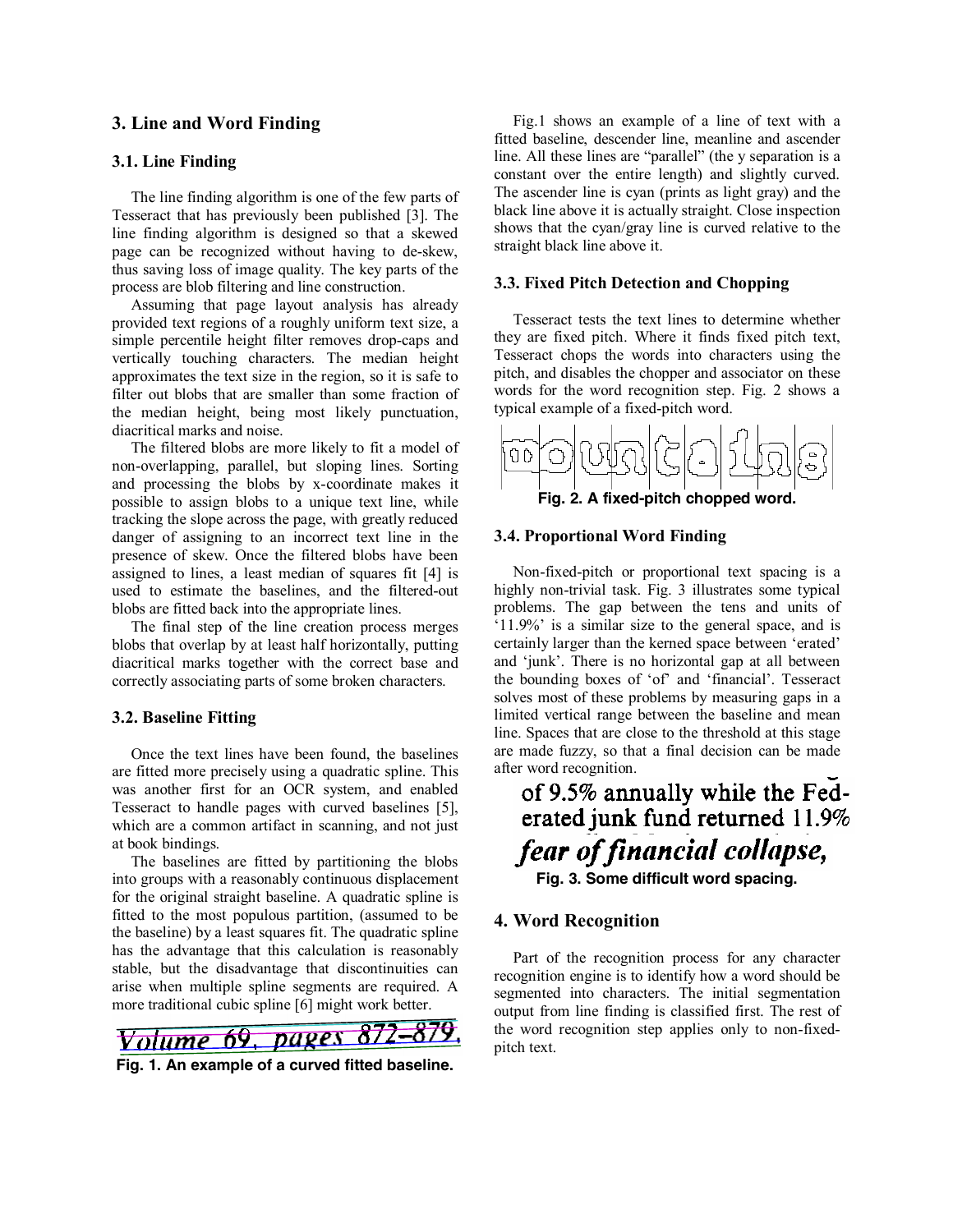#### **4.1 Chopping Joined Characters**

While the result from a word (see section 6) is unsatisfactory, Tesseract attempts to improve the result by chopping the blob with worst confidence from the character classifier. Candidate chop points are found from concave vertices of a polygonal approximation [2] of the outline, and may have either another concave vertex opposite, or a line segment. It may take up to 3 pairs of chop points to successfully separate joined characters from the ASCII set.



**Fig. 4. Candidate chop points and chop.** 

Fig. 4 shows a set of candidate chop points with arrows and the selected chop as a line across the outline where the 'r' touches the 'm'.

Chops are executed in priority order. Any chop that fails to improve the confidence of the result is undone, but not completely discarded so that the chop can be re-used later by the associator if needed.

#### **4.2. Associating Broken Characters**

When the potential chops have been exhausted, if the word is still not good enough, it is given to the *associator*. The associator makes an A\* (best first) search of the segmentation graph of possible combinations of the maximally chopped blobs into candidate characters. It does this without actually building the segmentation graph, but instead maintains a hash table of visited states. The A\* search proceeds by pulling candidate new states from a priority queue and evaluating them by classifying unclassified combinations of fragments.

It may be argued that this fully-chop-then-associate approach is at best inefficient, at worst liable to miss important chops, and that may well be the case. The advantage is that the chop-then-associate scheme simplifies the data structures that would be required to maintain the full segmentation graph.



**Fig. 5. An easily recognized word.** 

When the A\* segmentation search was first implemented in about 1989, Tesseract's accuracy on broken characters was well ahead of the commercial engines of the day. Fig. 5 is a typical example. An essential part of that success was the character classifier that could easily recognize broken characters.

## **5. Static Character Classifier**

#### **5.1. Features**

An early version of Tesseract used topological features developed from the work of Shillman et. al. [7-8] Though nicely independent of font and size, these features are not robust to the problems found in reallife images, as Bokser [9] describes. An intermediate idea involved the use of segments of the polygonal approximation as features, but this approach is also not robust to damaged characters. For example, in Fig.  $6(a)$ , the right side of the shaft is in two main pieces, but in Fig. 6(b) there is just a single piece.



**Fig. 6. (a) Pristine 'h, (b) broken 'h', (c) features matched to prototypes.** 

The breakthrough solution is the idea that the features in the unknown need not be the same as the features in the training data. During training, the segments of a polygonal approximation [2] are used for features, but in recognition, features of a small, fixed length (in normalized units) are extracted from the outline and matched many-to-one against the clustered prototype features of the training data. In Fig. 6(c), the short, thick lines are the features extracted from the unknown, and the thin, longer lines are the clustered segments of the polygonal approximation that are used as prototypes. One prototype bridging the two pieces is completely unmatched. Three features on one side and two on the other are unmatched, but, apart from those, every prototype and every feature is well matched. This example shows that this process of small features matching large prototypes is easily able to cope with recognition of damaged images. Its main problem is that the computational cost of computing the distance between an unknown and a prototype is very high.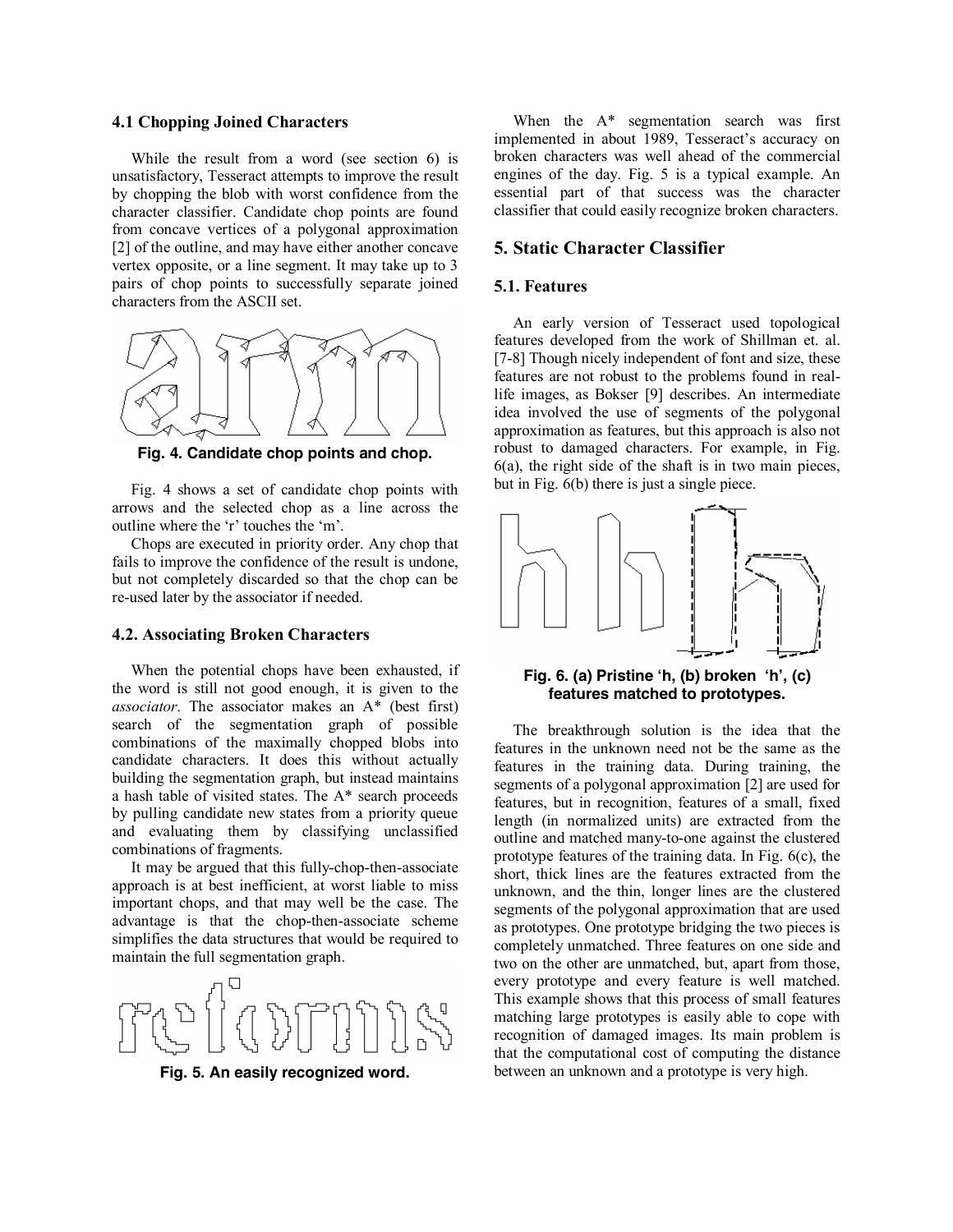The features extracted from the unknown are thus 3 dimensional, (x, y position, angle), with typically 50- 100 features in a character, and the prototype features are 4-dimensional (x, y, position, angle, length), with typically 10-20 features in a prototype configuration.

## **5.2. Classification**

Classification proceeds as a two-step process. In the first step, a *class pruner* creates a shortlist of character classes that the unknown might match. Each feature fetches, from a coarsely quantized 3-dimensional lookup table, a bit-vector of classes that it might match, and the bit-vectors are summed over all the features. The classes with the highest counts (after correcting for expected number of features) become the short-list for the next step.

Each feature of the unknown looks up a bit vector of prototypes of the given class that it might match, and then the actual similarity between them is computed. Each prototype character class is represented by a logical sum-of-product expression with each term called a *configuration*, so the distance calculation process keeps a record of the total similarity evidence of each feature in each configuration, as well as of each prototype. The best combined distance, which is calculated from the summed feature and prototype evidences, is the best over all the stored configurations of the class.

### **5.3. Training Data**

Since the classifier is able to recognize damaged characters easily, the classifier was not trained on damaged characters. In fact, the classifier was trained on a mere 20 samples of 94 characters from 8 fonts in a single size, but with 4 attributes (normal, bold, italic, bold italic), making a total of 60160 training samples. This is a significant contrast to other published classifiers, such as the Calera classifier with more than a million samples [9], and Baird's 100-font classifier [10] with 1175000 training samples.

## **6. Linguistic Analysis**

Tesseract contains relatively little linguistic analysis. Whenever the word recognition module is considering a new segmentation, the linguistic module (mis-named the permuter) chooses the best available word string in each of the following categories: Top frequent word, Top dictionary word, Top numeric word, Top UPPER case word, Top lower case word (with optional initial upper), Top classifier choice word. The final decision for a given segmentation is simply the word with the lowest total distance rating, where each of the above categories is multiplied by a different constant.

Words from different segmentations may have different numbers of characters in them. It is hard to compare these words directly, even where a classifier claims to be producing probabilities, which Tesseract does not. This problem is solved in Tesseract by generating two numbers for each character classification. The first, called the confidence, is minus the normalized distance from the prototype. This enables it to be a "confidence" in the sense that greater numbers are better, but still a distance, as, the farther from zero, the greater the distance. The second output, called the rating, multiplies the normalized distance from the prototype by the total outline length in the unknown character. Ratings for characters within a word can be summed meaningfully, since the total outline length for all characters within a word is always the same.

## **7. Adaptive Classifier**

It has been suggested [11] and demonstrated [12] that OCR engines can benefit from the use of an adaptive classifier. Since the static classifier has to be good at generalizing to any kind of font, its ability to discriminate between different characters or between characters and non-characters is weakened. A more font-sensitive adaptive classifier that is trained by the output of the static classifier is therefore commonly [13] used to obtain greater discrimination within each document, where the number of fonts is limited.

Tesseract does not employ a template classifier, but uses the same features and classifier as the static classifier. The only significant difference between the static classifier and the adaptive classifier, apart from the training data, is that the adaptive classifier uses isotropic baseline/x-height normalization, whereas the static classifier normalizes characters by the centroid (first moments) for position and second moments for anisotropic size normalization.

The baseline/x-height normalization makes it easier to distinguish upper and lower case characters as well as improving immunity to noise specks. The main benefit of character moment normalization is removal of font aspect ratio and some degree of font stroke width. It also makes recognition of sub and superscripts simpler, but requires an additional classifier feature to distinguish some upper and lower case characters. Fig. 7 shows an example of 3 letters in baseline/x-height normalized form and moment normalized form.